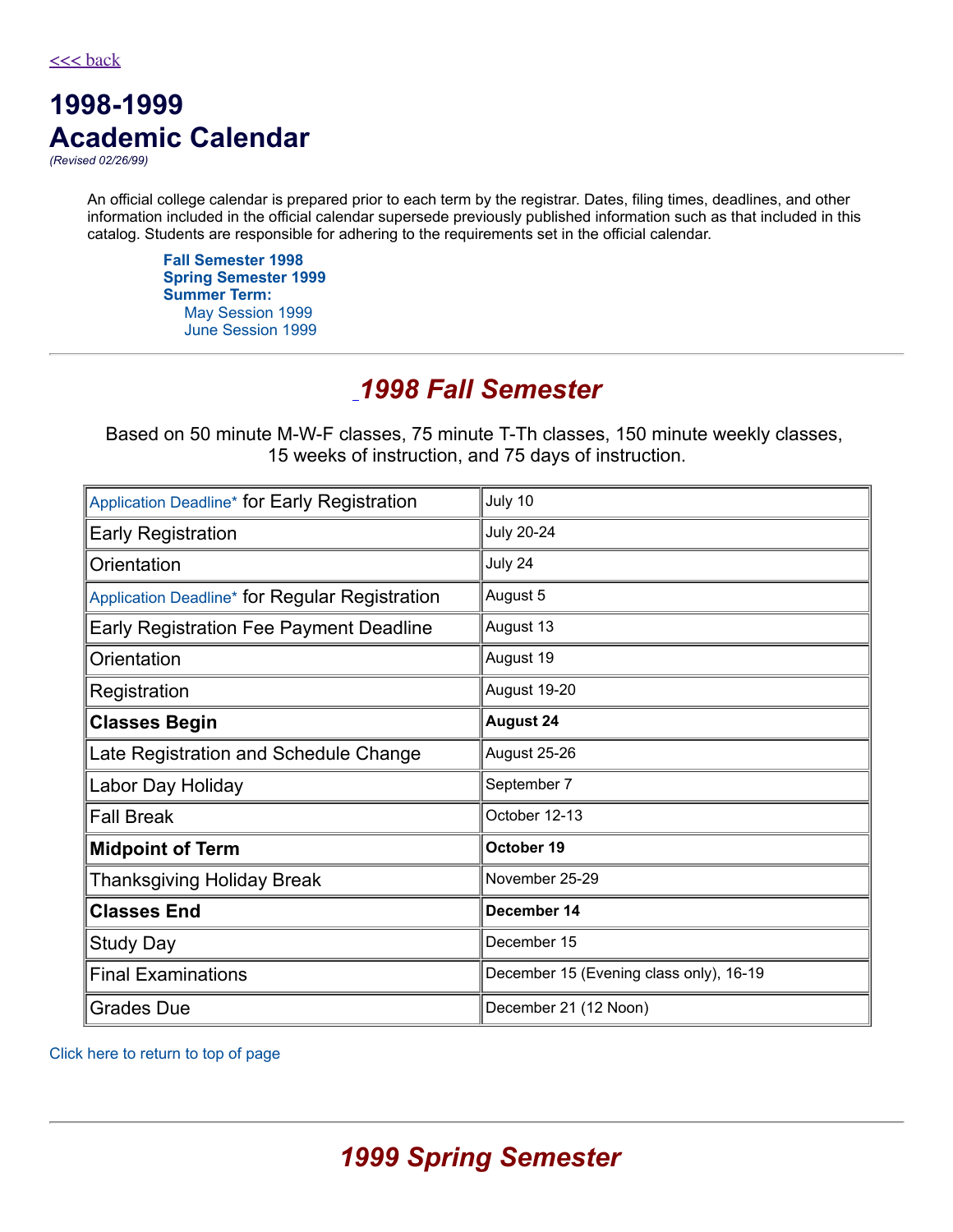Based on 50 minute M-W-F classes, 75 minute T-Th classes, 150 minute weekly classes, 15 weeks of instruction, and 75 days of instruction.

| Application Deadline* for Early Registration   | October 23                           |
|------------------------------------------------|--------------------------------------|
| <b>Early Registration</b>                      | November 9-13                        |
| Orientation                                    | November 13                          |
| Application Deadline* for Regular Registration | December 18                          |
| Early Registration Fee Payment Deadline        | January 4                            |
| Orientation                                    | January 6                            |
| Registration                                   | January 6-7                          |
| <b>Classes Begin</b>                           | January 11                           |
| Late Registration and Schedule Change          | January 12-13                        |
| Martin Luther King Holiday                     | January 18                           |
| <b>Midpoint of Term</b>                        | March 4                              |
| <b>Spring Break</b>                            | March 8-14                           |
| <b>Classes End</b>                             | May 3                                |
| <b>Study Day</b>                               | May 4                                |
| <b>Final Examinations</b>                      | May 4 (Evening classes only, 5-8, 10 |
| <b>Grades Due</b>                              | May 12 (12 Noon)                     |
| Graduation                                     | May 15                               |

Click here to return to top of page

## <span id="page-1-0"></span>*1999 Summer Term*

#### <span id="page-1-1"></span>*1999 May Session*

*Based on 14 days of 160-minute classes.*

| <b>Early Registration</b>                                            | April 12-May 13 |
|----------------------------------------------------------------------|-----------------|
| <b>Financial Aid Priority Processing Deadline</b>                    | May 3           |
| Early Registration Fee Payment Deadline<br>(May & May/June Sessions) | May 13          |
| <b>Classes Begin</b>                                                 | May 17          |
| <b>Schedule Change</b>                                               | May 17          |
| <b>Midpoint of Session</b>                                           | May 26          |
| Holiday                                                              | May 31          |
| <b>Classes End</b>                                                   | June 4          |
|                                                                      | June 7          |